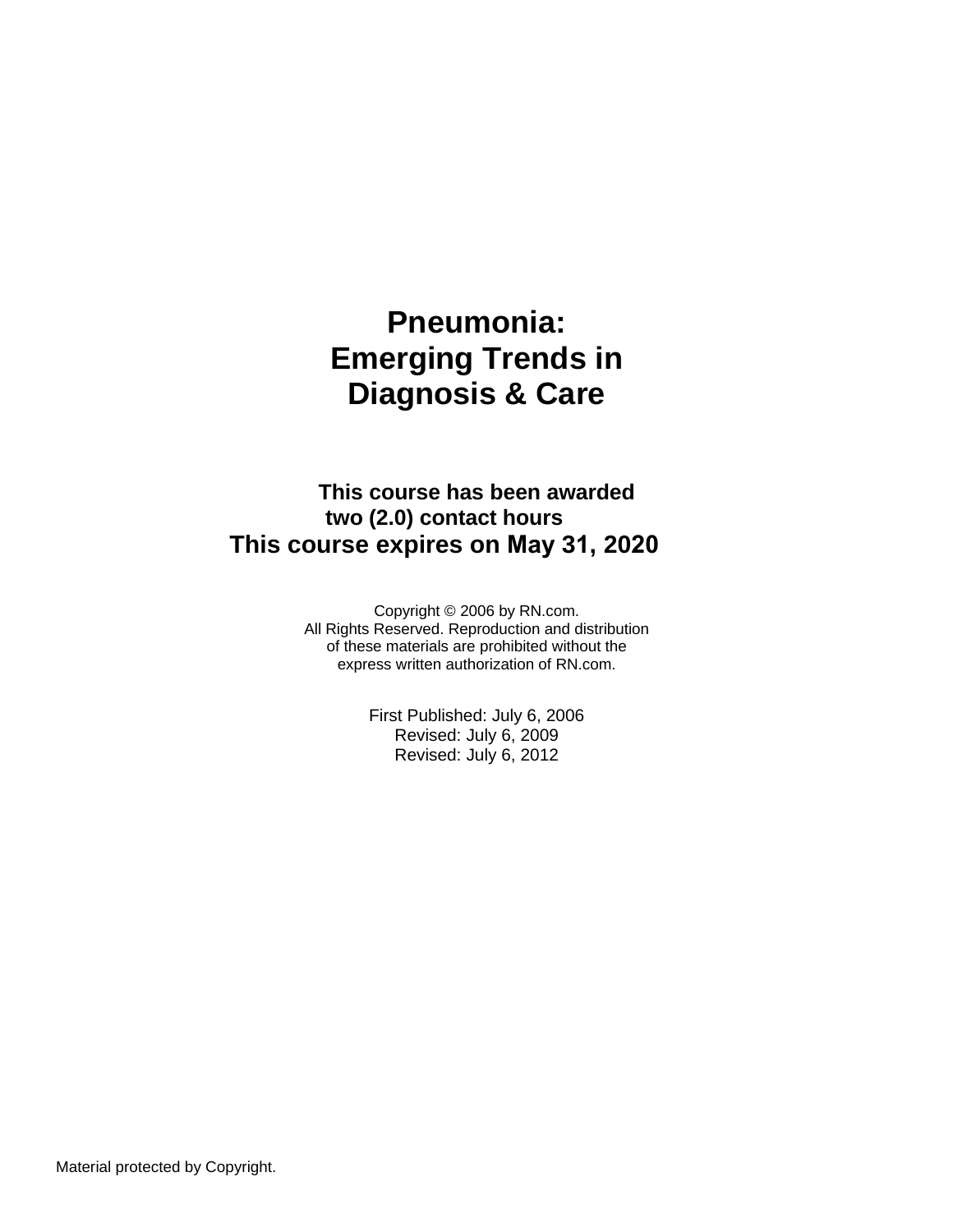### **Disclaimer**

RN.com strives to keep its content fair and unbiased.

The author(s), planning committee, and reviewers have no conflicts of interest in relation to this course. Conflict of Interest is defined as circumstances a conflict of interest that an individual may have, which could possibly affect Education content about products or services of a commercial interest with which he/she has a financial relationship.

There is no commercial support being used for this course. Participants are advised that the accredited status of RN.com does not imply endorsement by the provider or ANCC of any commercial products mentioned in this course.

There is no "off label" usage of drugs or products discussed in this course.

You may find that both generic and trade names are used in courses produced by RN.com. The use of trade names does not indicate any preference of one trade named agent or company over another. Trade names are provided to enhance recognition of agents described in the course.

Note: All dosages given are for adults unless otherwise stated. The information on medications contained in this course is not meant to be prescriptive or all-encompassing. You are encouraged to consult with physicians and pharmacists about all medication issues for your patients.

### **Acknowledgements**

**RN.com acknowledges the valuable contributions of…**

**....Nadine Salmon, RN, BSN**, *IBCLC,* is the Clinical content Specialist for RN.com. Nadine earned her BSN from the University of the Witwatersrand, Johannesburg, South Africa. She worked as a midwife in Labor and Delivery, an RN in Postpartum units and Antenatal units, before moving to the United Kingdom, where she worked as a Medical Surgical Nurse. After coming to the US in 1997, Nadine worked in obstetrics and became a Board Certified Lactation Consultant. Nadine was the Clinical Pre Placement Manager for the International Nurse Staffing division before joining RN.com. When not writing courses and other educational materials, Nadine is currently pursuing her master's degree in Nursing Leadership.

**…Susan Herzberger, RN, MSN,** is the original author of this course.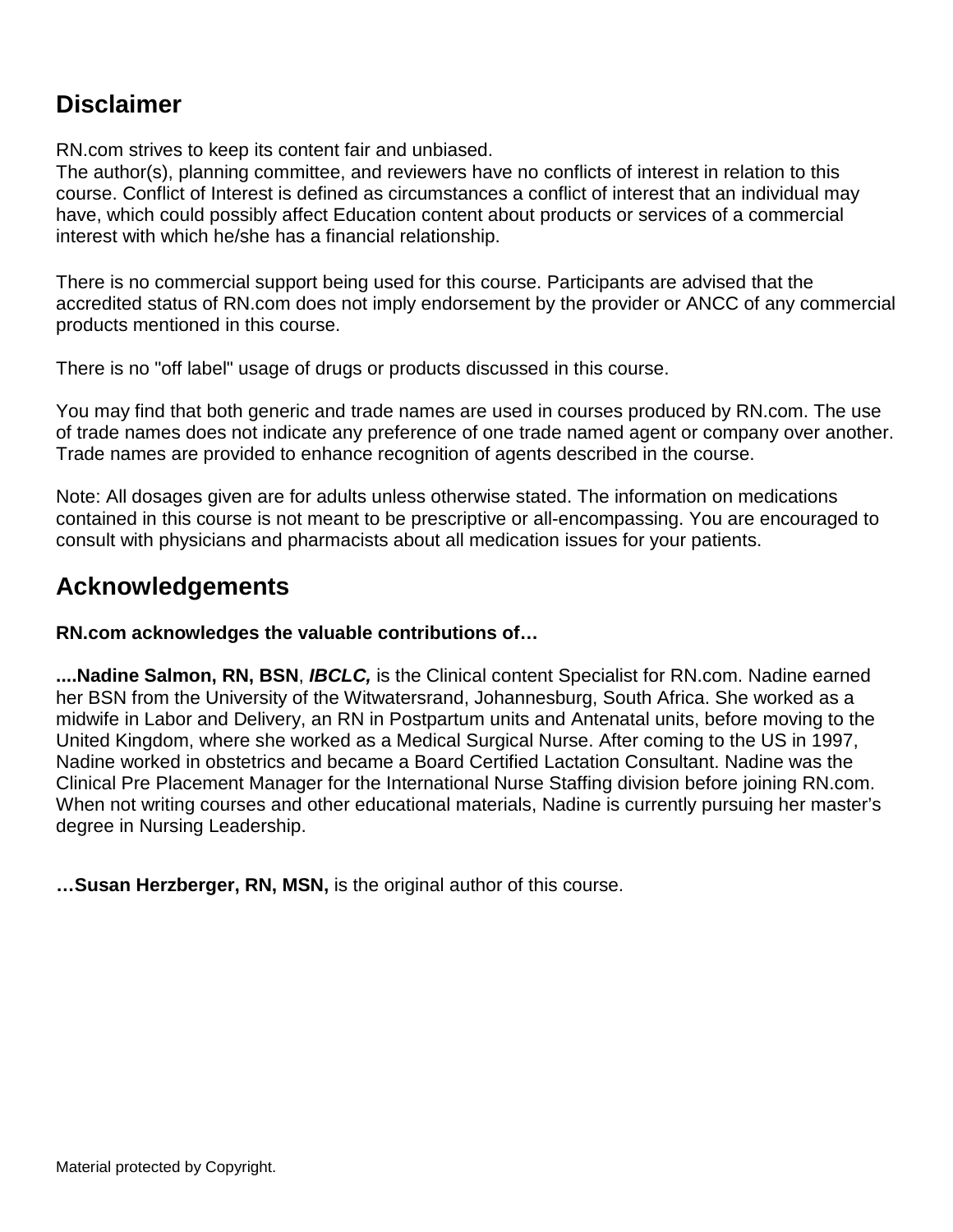# **Purpose and Objectives**

The purpose of this course on pneumonia is to update nurses on current guidelines and clinical issues surrounding care of patients with pneumonia.

#### *After successful completion of this course, you will be able to:*

- 1. Identify risk factors for pneumonia.
- 2. List signs and symptoms of pneumonia.
- 3. Differentiate between different kinds of commonly occurring pneumonias.
- 4. Identify pathogens associated with community-acquired and hospital-acquired pneumonias.
- 5. State why treatment is usually started after a presumptive diagnosis is made.
- 6. Explain the controversies about sputum specimens.
- 7. Recognize current treatment protocols for pneumonia.
- 8. Match commonly used drugs with their usages for pneumonia.
- 9. Describe how to do an assessment on a pneumonia patient.
- 10.Identify actions that fulfill nursing care objectives for pneumonia patients.
- 11.State signs and expectations associated with recovery from pneumonia.

### **Introduction**

Pneumonia is an infection of the small air sacs of the lungs (alveoli) and the tissues around them, and is one of the most common causes of death worldwide. Often, pneumonia is the final illness in people who have other serious, chronic diseases.

The setting in which pneumonia develops is one of the most important features. Pneumonia may develop in people living in the community (community-acquired pneumonia or CAP), or in the hospital (hospital-acquired pneumonia or HAP). The setting often helps determine what infecting organism is responsible for the pneumonia. For example, community-acquired pneumonia is more likely to stem from infection with the bacterium Streptococcus pneumoniae. Hospital-acquired pneumonia is more likely to be caused by Staphylococcus aureus or a gram-negative bacterium, such as Klebsiella pneumoniae or Pseudomonas aeruginosa.

Another critical feature is whether the pneumonia occurs in a healthy person or in someone who has an impaired immune system. Certain drugs and diseases can impair the immune system, predisposing the patient to pneumonia caused by unusual organisms.

### **Statistics**

Despite the advent of antibiotics, pneumonia remains a global problem and presents an enormous burden on healthcare systems throughout the world. According to the World Health Organization (WHO), 1.4 million people die each year as a result of pneumonia (Driver, 2012). Pneumonia is the sixth most common cause of death overall, and the most common fatal infection acquired in hospitals. In developing countries, pneumonia is either the leading cause of death or second only to dehydration from severe diarrhea (Driver, 2012).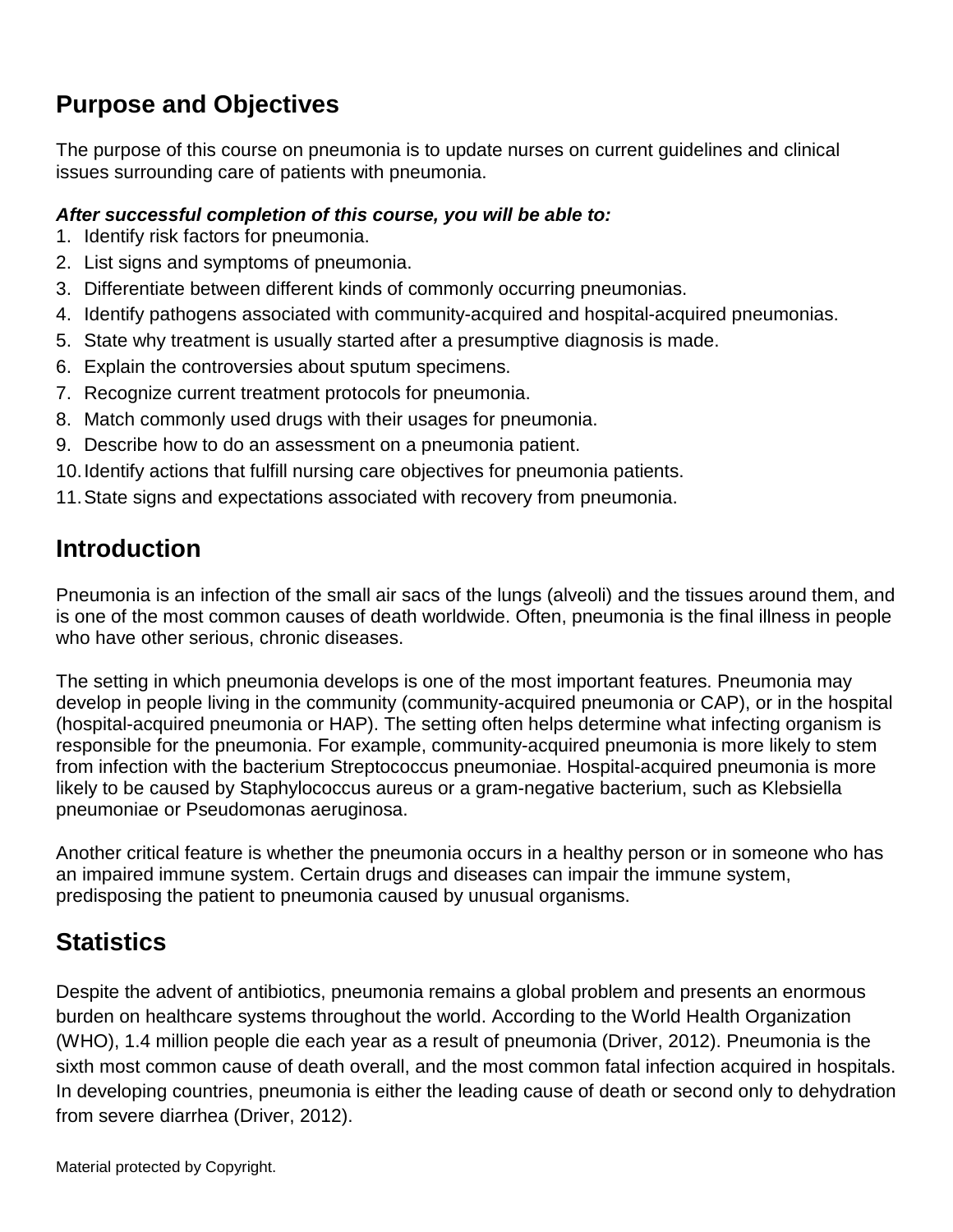## **Classification of Pneumonia By Setting**

Pneumonia is defined as an acute infection of lung parenchyma. It can be classified in three different ways: by the setting where it develops, by the parts of the lung affected, and by the causative agent.

#### **By setting:**

- **Community-acquired pneumonia (CAP):** Occurring in patients who have not been hospitalized or living in a nursing home within the past two weeks.
- **Hospital-acquired pneumonia (HAP) / Nosocomial pneumonia:** Occurring in patients 48 hours or more after their admission.
- **Ventilator-associated pneumonia (VAP):** Occurring more than 48 to 72 hours after endotracheal intubation.
- **Healthcare-associated pneumonia (HCAP):** Occurring in a mixed group of patients including those hospitalized within the past 90 days, nursing home residents, dialysis and chemotherapy patients.

## **Classification of Pneumonia By Physiological Location**

- Lobar pneumonia: Affecting an entire lobe
- Broncho pneumonia: Affecting bronchi, bronchioles and alveoli in a patchy pattern
- Interstitial pneumonia: Affecting tissue that surrounds the air passages

### **Classification of Pneumonia By Pathogen**

#### **Bacterial Pneumonia:**

Is commonly caused by organisms that are normal commensals of the upper respiratory tract, that are transmitted to susceptible individuals via airborne droplets, followed by migration of the pathogen to the lower respiratory tract (Driver, 2012). Defective cough reflex or damage to the lining of the airways can facilitate aspiration of infectious organisms to the lower airways (Nair and Neiderman, 2011 in Driver, 2012).

The most common causes of bacterial pneumonia are: Streptococcus pneumoniae (pneumococcus) Haemophilus influenzae type b (Hib) Moraxella catarrhalis

#### **Viral Pneumonia:**

May be caused by organisms that originate in the upper respiratory tract and migrate to the terminal bronchioles (e.g. influenza or respiratory syncytial virus) or organisms that enter the upper airways but disseminate to the lower respiratory tract as happens in measles infection. Some infections may originate elsewhere but find their way systemically to the lower respiratory tract, e.g. cytomegalovirus (Figueiredo, 2009 in Driver, 2012).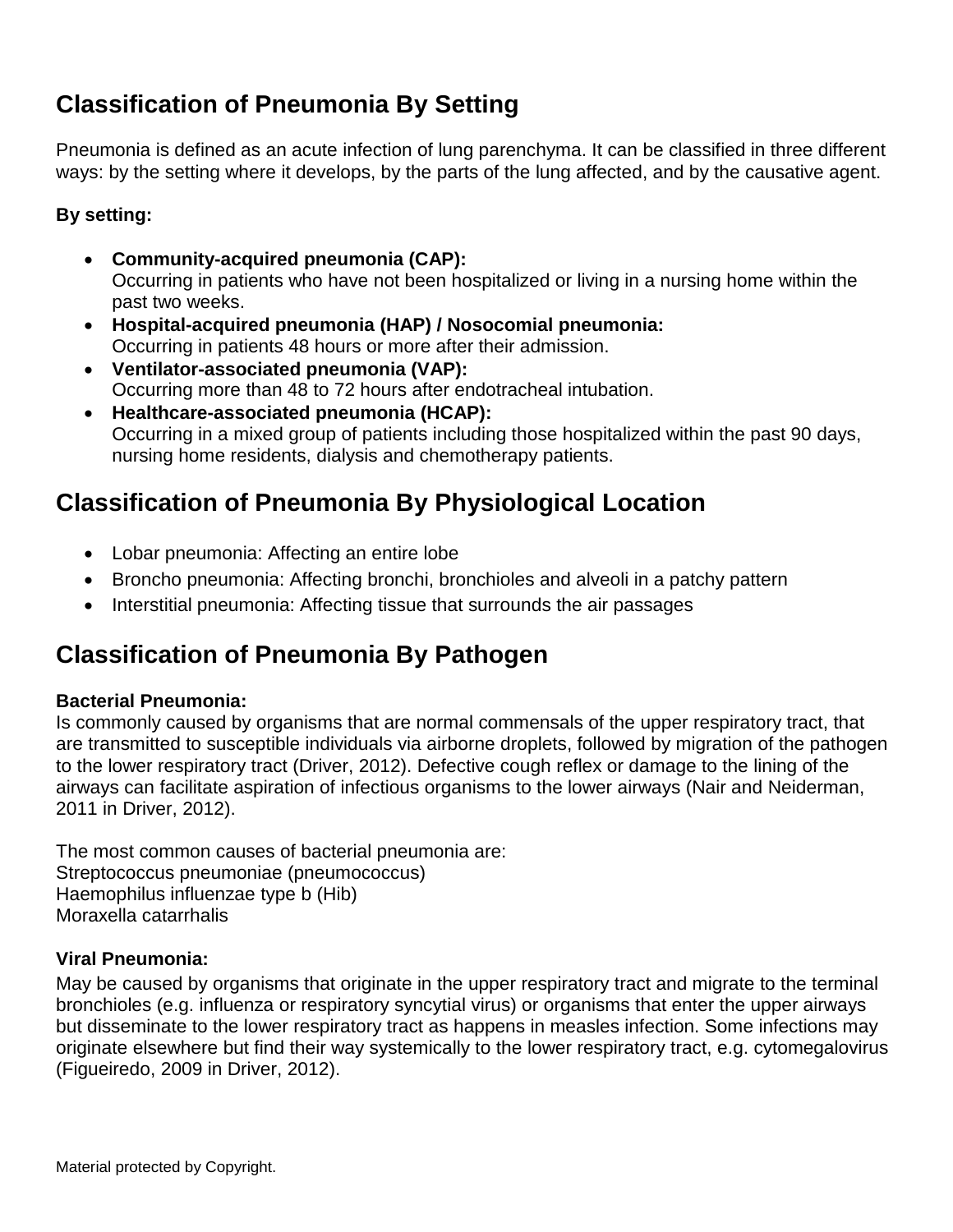The most common viral causes are: Influenza A, B and C Respiratory syncytial virus (the most common viral cause in children) **Rhinovirus** Parainfluenza viruses **Coronavirus Adenovirus** 

#### **Fungal Pneumonia:**

Can be caused by a fungal infestation in the lungs. Fungal pneumonia is more common in patients with a suppressed immune system, such as AIDS patients.

The most common fungal organisms are: Pneumocystis jiroveci (most commonly in those with HIV) Histoplasma capsulatum **Cryptococcus** 

## **The Respiratory Tract**

The upper respiratory tract is designed to prevent pathogens entering the lower airways and alveoli. The body has several defense mechanisms in place to achieve this, including:

- Cilia action and mucus production that trap and propel pathogens out of the respiratory tract.
- A cough reflex that clears airways of mucus and foreign particles.
- Alveolar macrophages that remove pathogens.
- Inflammatory mediators (such as neutrophils) that launch an immune response.

The majority of healthy people carry potential pneumonia-causing bacteria and viruses in their noses and throats (National Institute of Allergy and Infectious Diseases, 2012). However, when immunity is compromised, an imbalance between the pathogen and host factors occurs. The virulence and size of the pathogen is matched against the physique, robustness and immune competence of the host (Driver, 2012).

### **Pathophysiology of Pneumonia**

Any infectious organisms that reach the alveoli are likely to be highly virulent, as they have already evaded the host's physical defense mechanisms. Consequently, they may overwhelm the macrophages, resulting in production of a fibrin-rich exudate that fills the infected and neighbouring alveolar spaces, causing them to stick together, rendering them airless (Driver, 2012). The inflammatory response also results in a proliferation of neutrophils. This can damage lung tissue, leading to fibrosis and pulmonary oedema, which also impairs lung expansion.

The inflammatory response can also lead to the development of a pleural effusion which is thought to complicate up to 40% of cases of pneumonia (Koegelenberg et al, 2008 in Driver, 2012). These changes result in reduced gaseous exchange. As a result, vital organs become oxygen deprived and the respiratory effort required with each breath will be increased as a result of the disturbance in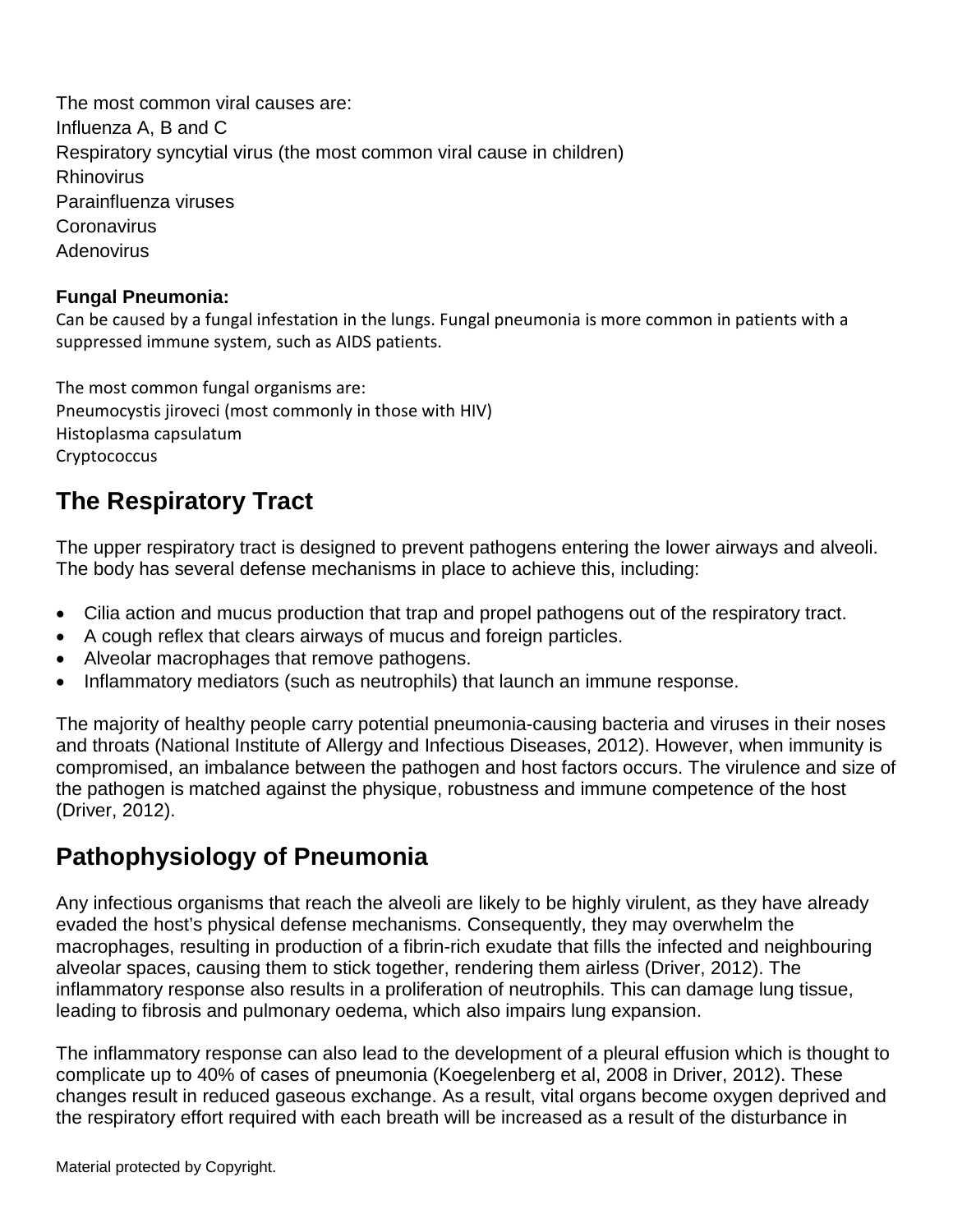normal physiology. Respiratory and heart rate will increase in response to falling oxygen and rising carbon dioxide levels.

Pneumonia is often preceded by an upper respiratory viral infection, aspiration of phlegm or gastric contents, asthma, or exposure to allergens or irritants.

### **Risk Factors**

- Age: The very young and the very old are at increased risk for the development of pneumonia. The very young have immature immune systems, lack of previous antibody-building exposures to pathogens, and narrow airways. The very old have weaker immune systems and more problems with cough and gag reflexes.
- Compromised immunity due to underlying chronic disease, such as AIDS, sickle cell anemia, chronic renal failure, diabetes, stroke, congestive heart failure and chronic obstructive pulmonary disease (COPD). Recipients of chemotherapy or organ transplantation are also at increased risk for developing pneumonia.
- Smokers, asthmatics, and alcoholics.
- Recent history of upper respiratory tract infection or thoracic or abdominal surgery.
- Residents of elderly care facilities are also at increased risk (Buckley & Schub, 2012).

People in hospitals and nursing homes are also at high risk for acquiring pneumonia. The sheer size of a healthcare facility makes sanitation challenging. Bacteria is known to survive by colonizing for decades inside plumbing systems (Todd, 2005). Viruses and bacteria can be cultured from hospital walls, equipment, and even the air. Also, there are many people coming in and out, inadvertently spreading germs.

Hospitalized patients are further at risk for pneumonia from the care they receive. Improper positioning is a set-up for pneumonia, with the supine position putting the patient at greater risk (Pruitt & Jacobs, 2006). Intubation and improper handling of ventilator circuits greatly increases the chance of introducing bacteria into the airways (Adis Data Information, 2011). Lack of hydration, malnutrition, poor oral hygiene, and invasive nasogastric or endotracheal tubing all support bacterial growth.

Stress ulcer medication may alter the normal gastric pH, allowing certain bacteria to flourish and colonize in the respiratory tract when regurgitated and aspirated. Sedation and debilitation increase the likelihood of this scenario, especially if the patient is lying in a supine position.

## **The Clinical Picture**

The presentation of the patient with pneumonia varies, based on the causative agent. However, there are classic symptoms generally present with all pneumonias. The most common symptom of pneumonia is a cough that produces sputum. Other common symptoms include chest pain, chills, fever, and shortness of breath. There may also be tachypnea, intercostal retractions, crackles and cyanosis.

These symptoms may vary, however, depending on how extensive the disease is and which organism is causing it.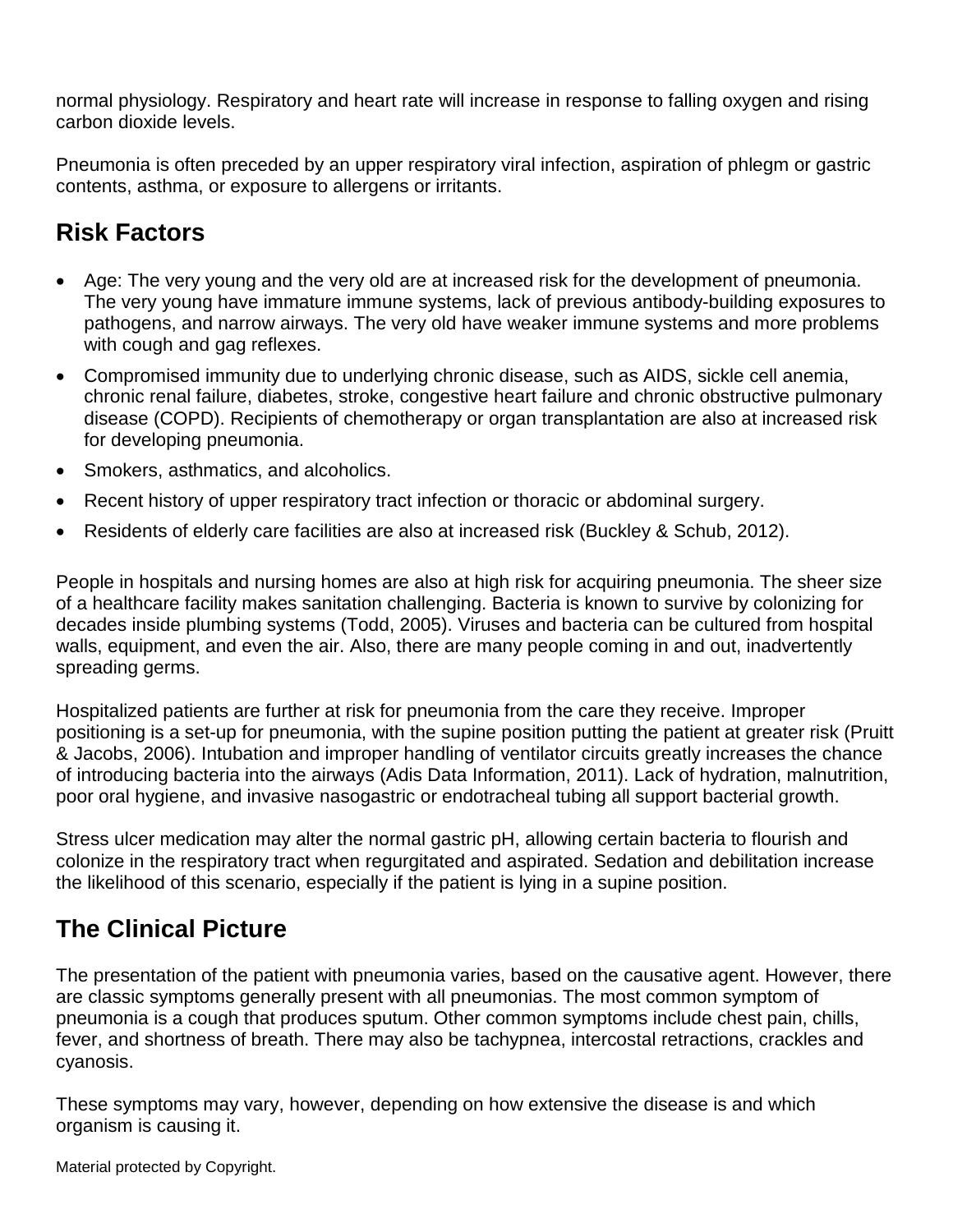Symptoms vary even more in infants and older people. Fever may not occur. Chest pain may not occur, or people may not be able to communicate that they have chest pain. Sometimes the only symptom is rapid breathing or a sudden refusal to eat. An older person may suddenly become confused.

Complications: A severe pneumonia can prevent oxygen from getting to the bloodstream, causing people to feel short of breath. Low levels of oxygen can be life-threatening.

## **Viral Pneumonia**

Viral pneumonia is most commonly seen in infants (Respiratory Syncitial Virus or RSV) and the elderly (American Lung Association, 2012).

Influenza A and B and parainfluenza virus can create pneumonia in healthy people at any point along the lifespan.

Viral pneumonia is usually seasonal, starting with rhinorrhea, cough, and a low grade fever three to five days after exposure to contagious droplets. It spreads to the lower respiratory tract, creating symptoms of pneumonia. This condition predisposes patients to secondary infection – bacterial pneumonia.

Diagnosis is based on clinical presentation, laboratory testing & imaging studies.

Treatment is primarily preventative and may include prophylactic antiviral medications and vaccination.

Uncomplicated viral pneumonia is usually self-limiting with a good prognosis (Buckley & Schub, 2012).

## **Bacterial Pneumonia**

The types of bacterial pneumonia that you are most likely to encounter are:

- *Streptococcus pneumonia (pneumococcal pneumonia)* accounts for the majority of bacterial pneumonia (Grose & Schub, 2011). This is a gram positive anaerobe, carried by up to 70% of the population (NIAID, 2009). It infects the very old and the very young, often following an upper respiratory infection. The onset is sudden, marked by a single shaking chill. Fever, productive coughing, dyspnea, and pleurisy follow.
- *Staphylococcus pneumonia* is caused by a Gram-positive bacterium staphylococcus aureus (S. Aureus) and occurs mostly in those with pre-existing viral pneumonia, diabetics and head trauma patients, IV drug abusers and ICU patients. The source of S. aureus is generally through inhalation or spread from an infected site such as valvular endocarditis or an infected intravenous access. Clinically patients develop fever, productive cough, pleuritic pain and leukocytosis. Staphylococcus pneumonia is one of the most common multi-drug resistant (MDR) strains of bacterial pneumonia and can be extremely difficult to treat.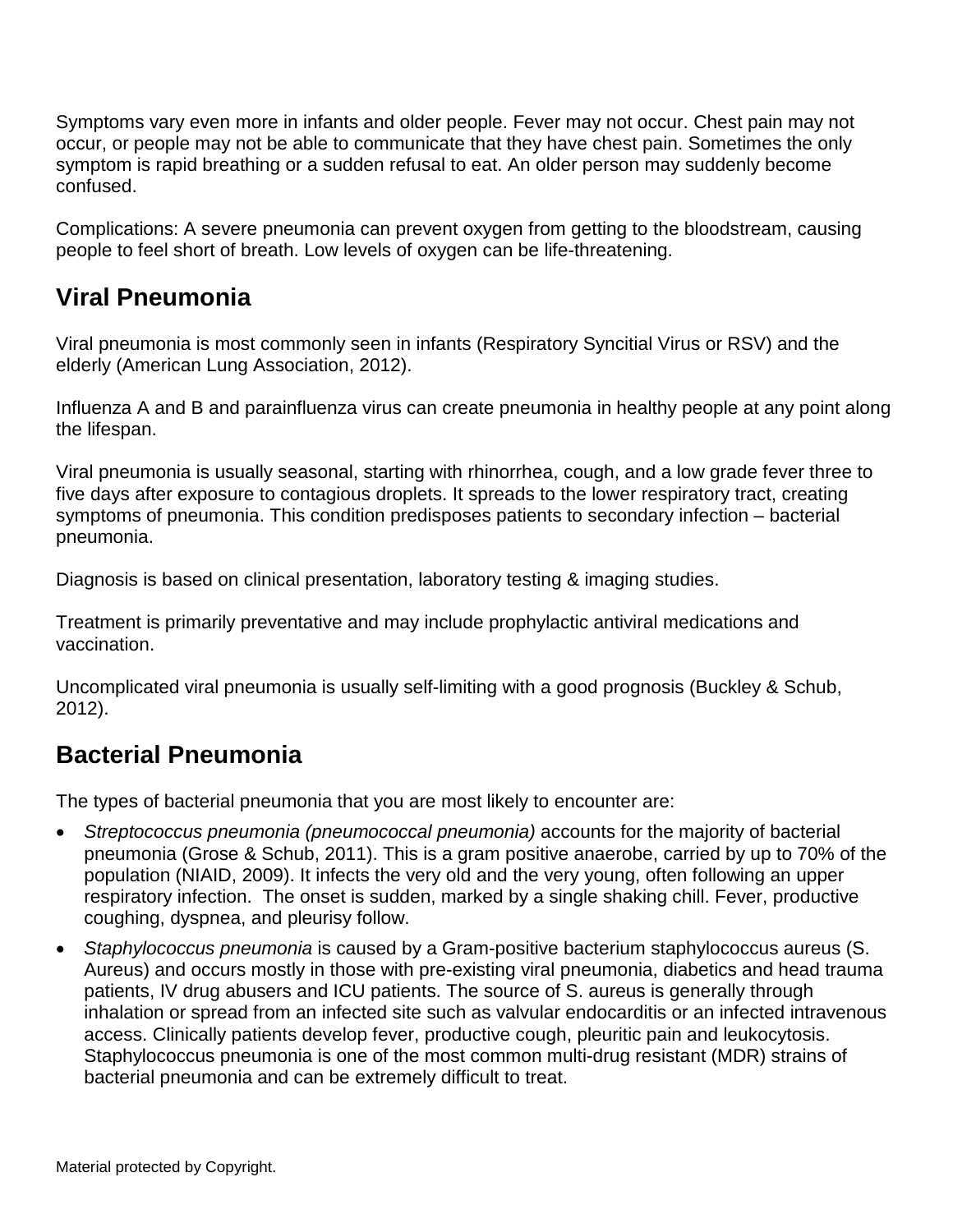## **Mycoplasmal Pneumonia**

This mild, self-limiting pneumonia is the most common type of pneumonia among people 5 to 35 years old. It may also be referred to as atypical pneumonia as the causative organism is uncommon (Driver, 2012).

Symptoms develop after a two to three week incubation period. They progress gradually from dry cough with pharyngitis, flu-like complaints, and diarrhea to paroxysms of productive coughing. Two out of ten people also have maculopapular rashes. The disease usually subsides after a few weeks, although cough symptoms may linger for up to six weeks.

## **Fungal Pneumonia**

Fungal pneumonia is usually an opportunistic disease. It is associated with either long-term exposure to endemic or occupationally-related fungi, or with immune system impairment.

Most people with fungal pneumonia due to environmental exposure are chronically ill and slow to seek medical treatment. You are most apt to encounter fungal pneumonia in the hospital while caring for immunocompromised patients.

Pneumocystis carinii is common in HIV and AIDS patients. These patients are susceptible to the fungus when their CD4 helper cell count falls.

Classic pneumonia symptoms of fever, dyspnea, and cough evolve slowly.

### **Differential Diagnosis**

Pneumonia resembles several other conditions:

- Atelectasis
- Pulmonary edema
- Congestive heart failure
- Acute respiratory distress syndrome
- Pulmonary embolism
- Tuberculosis
- Lung cancer
- Chronic obstructive pulmonary disease

Also, pneumonia may extend from a common cold, influenza, bronchitis, and sinusitis. This makes the onset of pneumonia less clear to recognize.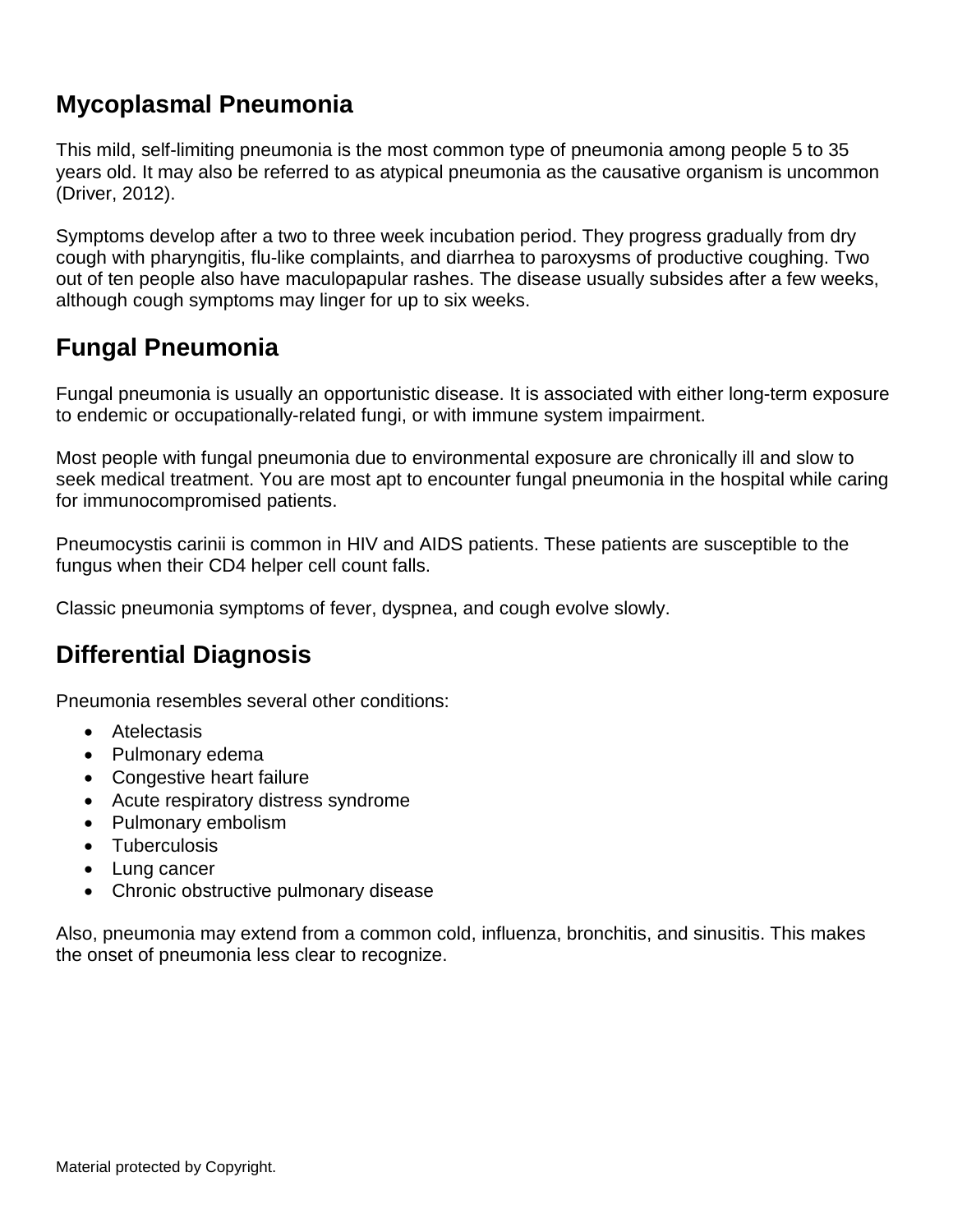## **Diagnosis**

The diagnosis of pneumonia can be difficult, as it is a progressive illness often complicated by underlying diseases. Classic pneumonia symptoms, such as fever, may be diminished in patients who are elderly or immunocompromised. Clinical symptoms and x-ray findings do not always coincide. In 20 to 30% of pneumocystis carinii cases the x-rays are normal (Merck & Company, 2006). Often patients have been on antibiotics prior to developing pneumonia, which alters the validity of cultures.

Furthermore, there is controversy over the value of sputum cultures. The guidelines of the American Thoracic Society and the Infectious Diseases Society of America recommend that sputum specimens be taken if there is an out-of-the-ordinary agent or drug-resistant bacteria suspected. However, at least half of sputum cultures are falsely negative (Merck & Company, 2006). Some patients are too debilitated to produce a useful sputum specimen.

A presumptive diagnosis of pneumonia is often made to allow treatment to start in a timely manner. A critical decision about collecting a sputum specimen for culture is made prior to starting antibiotics. The guidelines state that treatment should not be delayed in the critically ill for the reason of specimen collection (Barclay & Vega, 2006).

Diagnosis is made based on history, clinical presentation, diagnostic tests and laboratory investigations.

X-rays are the most cost effective diagnostic tool, as a standard chest x-ray can identify infiltrates, hyperinflation, and areas of consolidation.

Anatomical location and pattern of findings is significant because they may align with characteristics typical of specific kinds of pneumonia. For instance:

- Multiple small abscesses occur in staphylococcal pneumonia.
- Interstitial airspace infiltrates are linked to moraxella.
- Patchy lower lobe infiltrates are characteristic of mycoplasmal pneumonia.
- A funnel-shaped interstitial pattern in one lower lobe is a trait of chlamydial pneumonia.
- Multiple lobar involvement is typical of Legionnaire's disease.

Practitioners match laboratory tests and x-ray findings to clinical symptoms. This enables them to sort out pneumonia from other conditions and identify specific types of pneumonia. Key characteristics may be enough to make a presumptive or suspected diagnosis. However, a definitive diagnosis requires proof of the causative agent in a laboratory finding.

### **Laboratory Investigations**

Laboratory tests commonly used to diagnose pneumonia are:

- WBC count (Normal range: 4,500-10,000 WBC/mcL)
	- Normal or slightly elevated in viral pneumonias
	- Increased in bacterial pneumonias
- Sputum Gram's stain and culture

Gram's stains differentiate between gram-positive and gram-negative bacteria, guiding treatment until a culture and sensitivity report is available.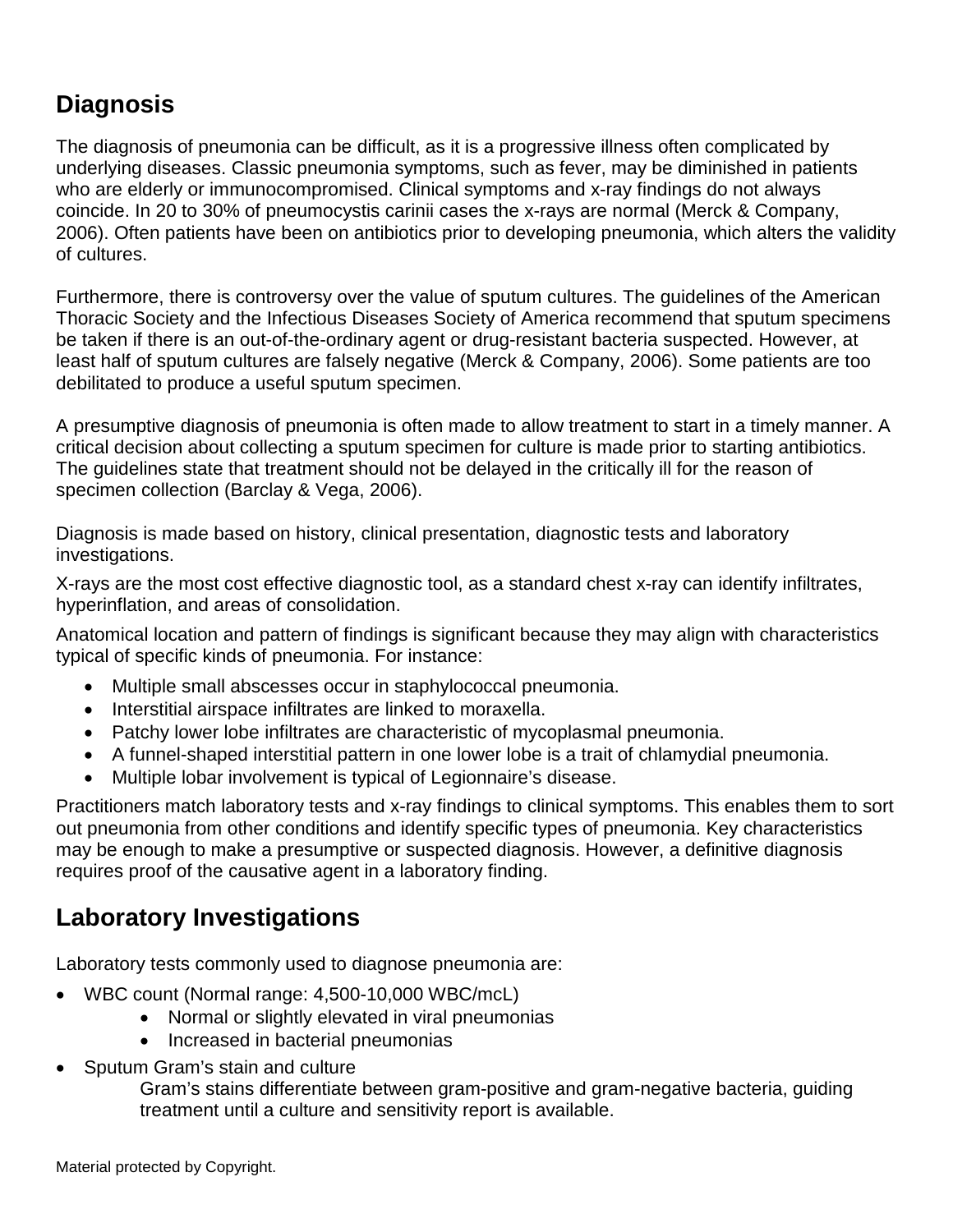- Blood, pleural fluid, transtracheal or transthoracic aspirate, and/or tissue cultures
- Arterial blood gases analysis
- Serologic assays of antibody titers

Some tests are done to obtain a definitive diagnosis of a specific kind of pneumonia for epidemiological reasons.

At other times, knowing the specific pathogen is necessary to make a treatment decision.

#### **SARS**

(Severe Acute Respiratory Syndrome) is a highly contagious type of pneumonia first seen in 2002 in China. Patients exposed to SARS should start droplet, contact and airborne isolation immediately.

### **Laboratory Investigations**

Examples of agent-specific tests are:

- Legionnaire's disease: A rapid urinary antigen test can be performed to detect Legionella bacteria within the body. If the patient has pneumonia and the test is positive, then the patient is considered to have Legionnaire's disease (CDC, 2011).
- Chlamydial pneumonia: Fluorescent antibody test showing a specific IgG or IgM titer.
- Pneumococcal pneumonia: Urinary antigen test that supports but does not replace other tests. Can also isolate streptococcus in blood, tissue, pleural fluid or transtracheal aspirate.
- SARS: Reverse transcription polymerase chain reaction test (RT-PCR) detects the coronavirus in cultured blood, stool or nasal secretion samples. Findings not available until 28 days after onset of symptoms.
- Mycoplasmal pneumonia: Serologic assay showing ↑ IgM 2-4 weeks after onset.
- Pneumocystis carinii: Histopathologic demonstration of organism.
- Pneumonia caused by gram-negative bacteria: Gram's stain of sputum and cultures from blood, pleural fluid, or transtracheal aspirate.
- Staphylococcal pneumonia: Culture from blood, empyema fluid or transtracheal or transthoracic aspirate.

### **Other Diagnostic Investigations**

#### **Expectorated specimens:**

Sputum must be coughed up from the lungs. The mouth should be as clean as possible. The best time to produce a specimen is upon arising, stimulating a cough after several deep breaths.

#### **Bronchoscopy:**

Patients should be nil by mouth for 4 to 8 hours and the mouth should be as clean as possible. Using local anesthesia, a thin, flexible fiberoptic tube is passed into the trachea. Deep sputum is aspirated, washings are taken, or a biopsy is done.

#### **Thoracentesis:**

Pleural effusions are aspirated through a needle inserted into the chest cavity while the patient sits. The procedure is both diagnostic and therapeutic. Chest x-ray and ultrasound may be used for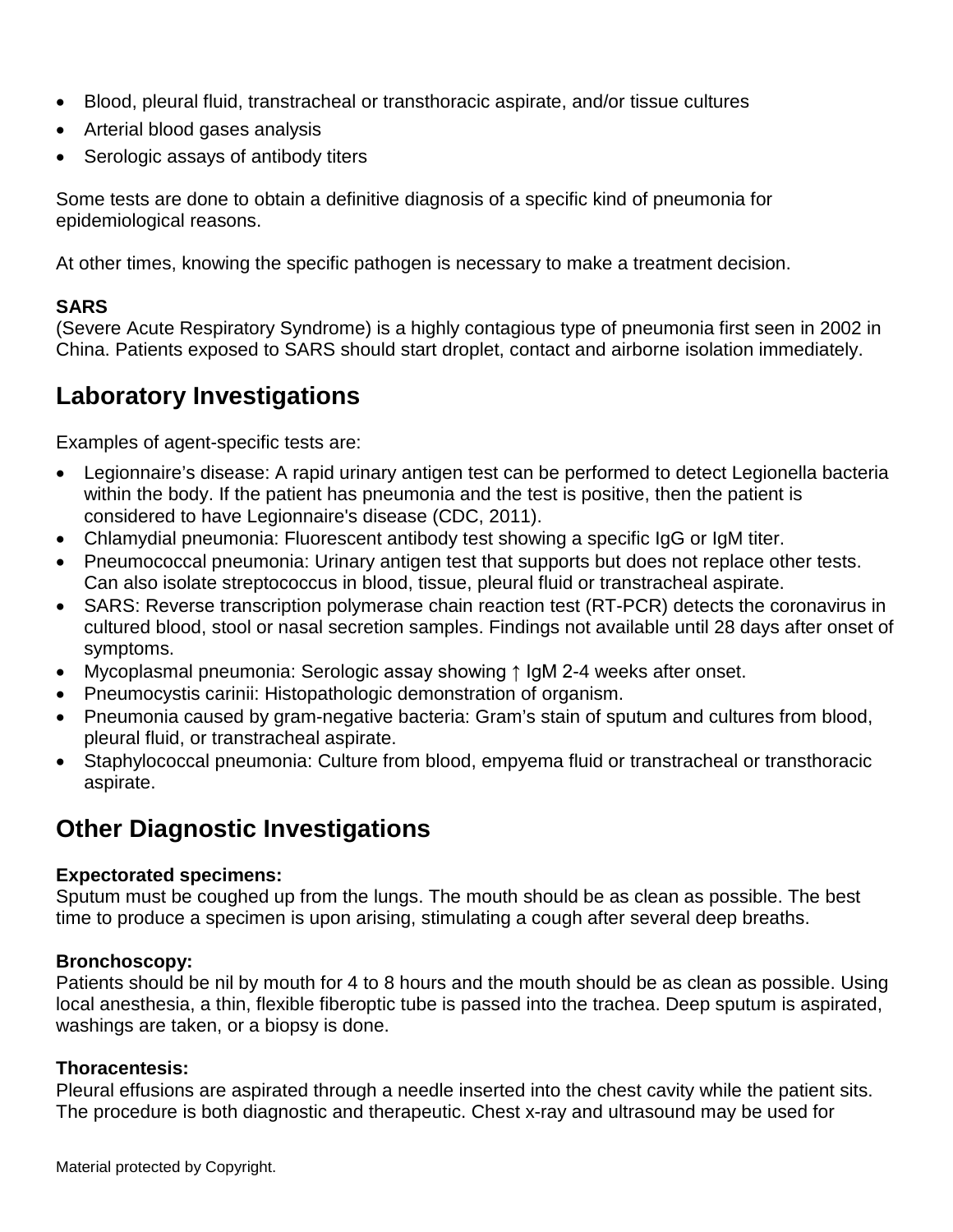monitoring. Inform your patient to minimize movement and coughing during the procedure. Turn the patient on the unaffected side for an hour afterwards, monitoring coughing, and lung sounds (Pagana & Pagana, 2005).

### **Treatment**

The decision about whether to treat a patient at home or in the hospital is often made in the ED.

The factors that affect the decision are:

- Severity of pneumonia
- Ability to maintain hydration
- Home care support
- Pre-existing conditions

Treatment of pneumonia is both supportive and pharmacological. See the following page for common drugs used to treat pneumonia.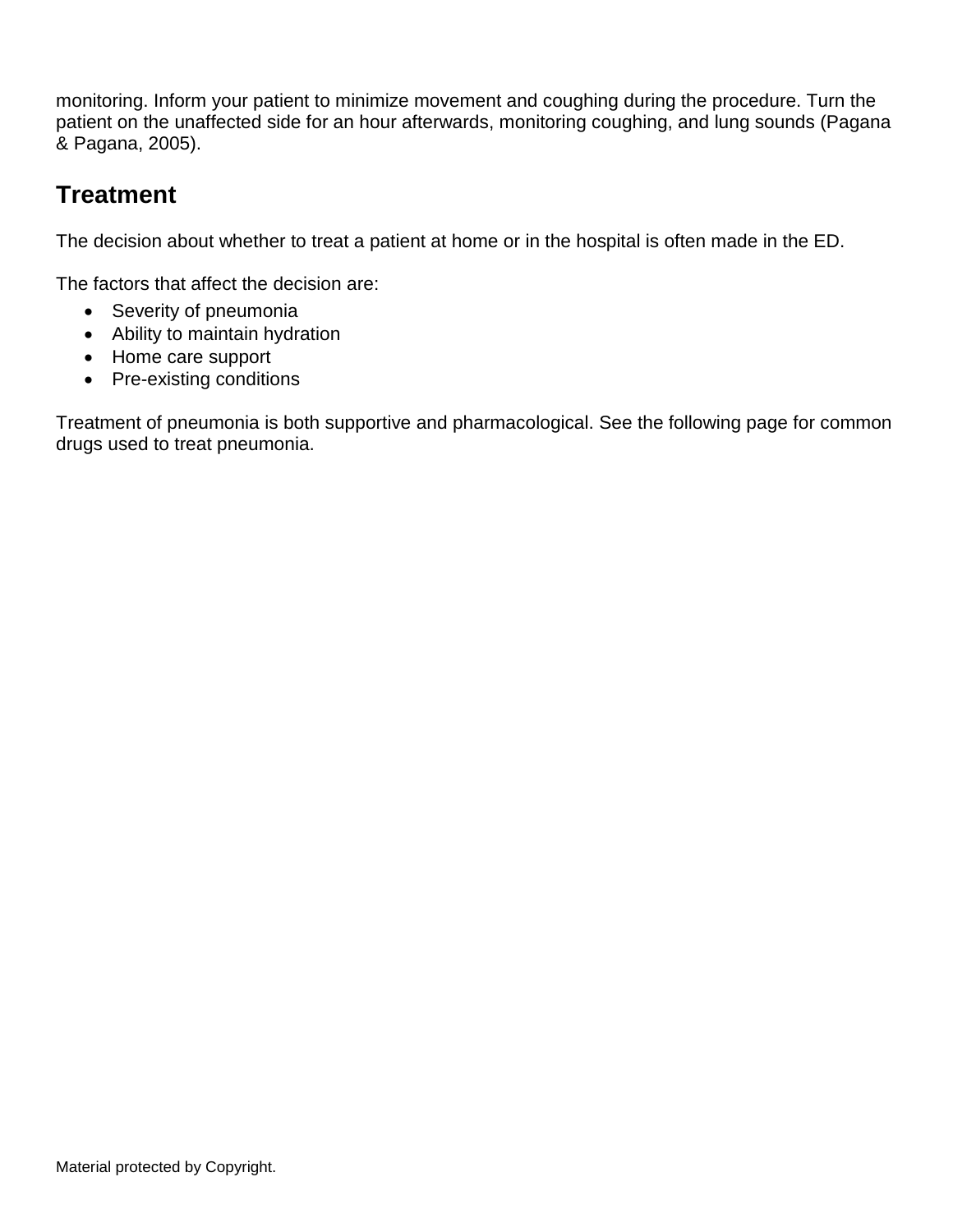| <b>Class</b>                  | <b>Drugs</b>                                                                                                                                                  | <b>Use</b>                                                                         | <b>Notes</b>                                                         |
|-------------------------------|---------------------------------------------------------------------------------------------------------------------------------------------------------------|------------------------------------------------------------------------------------|----------------------------------------------------------------------|
| <b>Macrolides</b>             | Clarithromycin (Biaxin)<br>Azithromycin (Zithromax)<br>Erythromycin (E-Mycin)                                                                                 | CAP:<br><b>Bacterial</b><br>Mycoplasmal<br>Chlamydial<br>Legionnaire's             |                                                                      |
| <b>Tetracyclines</b>          | Doxycycline (Vibramycin)                                                                                                                                      | <b>Bacterial CAP or HAP</b>                                                        |                                                                      |
| Fluoroquinolones              | Moxifloxacin (Avelox)<br>Levofloxacin (Levoquin)<br>Ciprofloxacin (Cipro)<br>Gatifloxacin (Tequin)<br>Gemifloxacin (Factive)                                  | CAP or HAP:<br><b>Bacterial</b><br>Mycoplasmal<br>Chlamydial<br>Legionnaire's      | Especially used in drug-<br>resistant pneumonias                     |
| <b>Penicillins</b>            | Penicillin G (Permapen)<br>Ampicillin (Ampicin)<br>Ticarcillin (Ticar)<br>Piperacillin (Pipril)<br>Amoxicillin/Clavulanate<br>(Augmentin)<br><b>Nafcillin</b> | <b>Bacterial CAP or HAP</b>                                                        |                                                                      |
| Cephalosporines               | Cefaclor (Ceclor)<br>Cefuroxime (Ceftin)<br>Cefotaxime (Claforam)                                                                                             | <b>Bacterial CAP or HAP</b>                                                        |                                                                      |
| Aminoglycosides               | Gentamicin (Garamycin)<br>Amikacin (Amikin)                                                                                                                   | <b>Bacterial HAP</b>                                                               | Used only in<br>combination with drugs<br>from other classes.        |
| Sulfonamides                  | Co-trimoxazole/TMP-SMX<br>(Sulfamethoxazole and<br>trimethoprim)                                                                                              | Pneumocystis carinii                                                               | Used for prevention and<br>treatment.                                |
| <b>Miscellaneous</b>          | Aztreonam (Azactam)<br>Vancomycin (Vancocin)<br>Linezolid (Zyvox)<br>Imipenem (Primaxin)<br>Clindamycin (Cleocin)                                             | <b>Bacterial CAP or HAP</b><br>Pneumocystis carinii<br><b>Bacterial CAP or HAP</b> |                                                                      |
| Ketolides                     | Telithromycin (Ketek)                                                                                                                                         | <b>Bacterial CAP</b>                                                               | Severe hepatoxicity risk                                             |
| Amebicides/<br>Antiprotozoals | Pentamidine (NebuPent)<br>Atovaquone (Mepron)                                                                                                                 | Pneumocystis carinii                                                               | Used for prevention and<br>treatment.                                |
| <b>Antivirals</b>             | Amantadine (Symmetrel)<br>Rimantadine (Flumadine)                                                                                                             | Influenza type A                                                                   | Not recommended for<br>flu season 2005-2006.                         |
|                               | Oseltamivir (Tamiflu)<br>Zanamivir (Relenza)                                                                                                                  | Influenza types $A + B$                                                            | Prophylactic use in first<br>12-48 hours after onset<br>of symptoms. |
|                               | Acycylovir                                                                                                                                                    | Pneumonia associated with<br>herpes or varicella viruses.                          |                                                                      |
|                               | Ganciclovir (Cytovene)                                                                                                                                        | Pneumonia associated with<br>cytomegalovirus.                                      |                                                                      |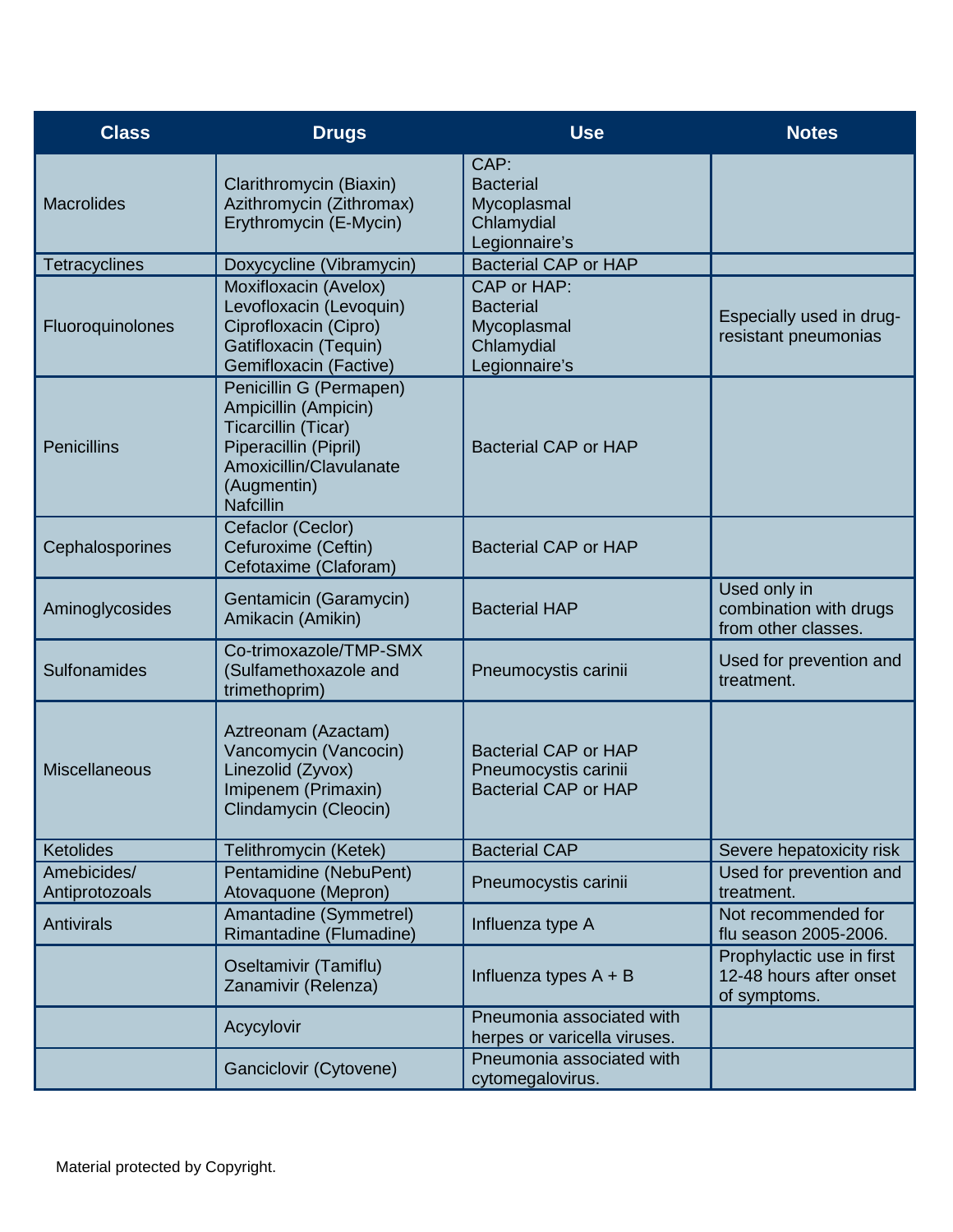## **Treatment Guidelines & Recommendations**

Guidelines for treating pneumonia come from the American Thoracic Society (ATS), the Infectious Diseases Society of America (IDSA), and the Centers for Disease Control and Prevention (CDC).

The specific recommendations often refer to empirical therapy (commencement of therapy prior to a definitive diagnosis), and effective pharmaceutical treatment based on ever-changing clinical evidence.

New guidelines are issued frequently to keep up with the emergence of new strains of pathogens and drug-resistance patterns. Some general recommendations relevant to your practice are:

- Start antibiotics within four hours of hospital admission.
- Tailor antibiotics from broad-spectrum to narrow-spectrum as soon as a causative agent is identified.
- Use a combination of drugs if multi-drug resistant pathogens are involved.
- Start all patients with IV administration, and later switch to oral or parenteral administration if appropriate. Aerosolized antibiotics may be an added therapy.
- Favor shorter duration of antibiotic use, seven days instead of 14 to 21 days.
- Monitor symptoms with an awareness of the time expected for improvement.

## **Treatment of Multi-Drug Resistant Pathogens**

Multi-drug-resistant pathogens are more likely to be involved when:

- HAP is late-onset (5+ days on mechanical ventilation).
- There is a history of recent hospitalization or dialysis care.
- The patient lives in a nursing home (ATS, 2005).

Acinetobacter bacterium is a MDR pathogen associated with intensive care unit (ICU)–acquired pneumonia (Derricott, 2011).

Multi-drug resistant strains of Acinetobacter are often only susceptible to polymyxins (colistin and polymyxin B), a class of antimicrobial drugs that can be more toxic than most antimicrobial drugs (Sunenshine et al., 2007 in Derricott, 2011). However, treatment decisions for infections caused by the Acinetobacter bacterium are made on an individual basis.

#### **The most common multi-drug-resistant bacteria are:**

- **Pseudomonas**
- **Acinetobacter**
- **Staphylococcus**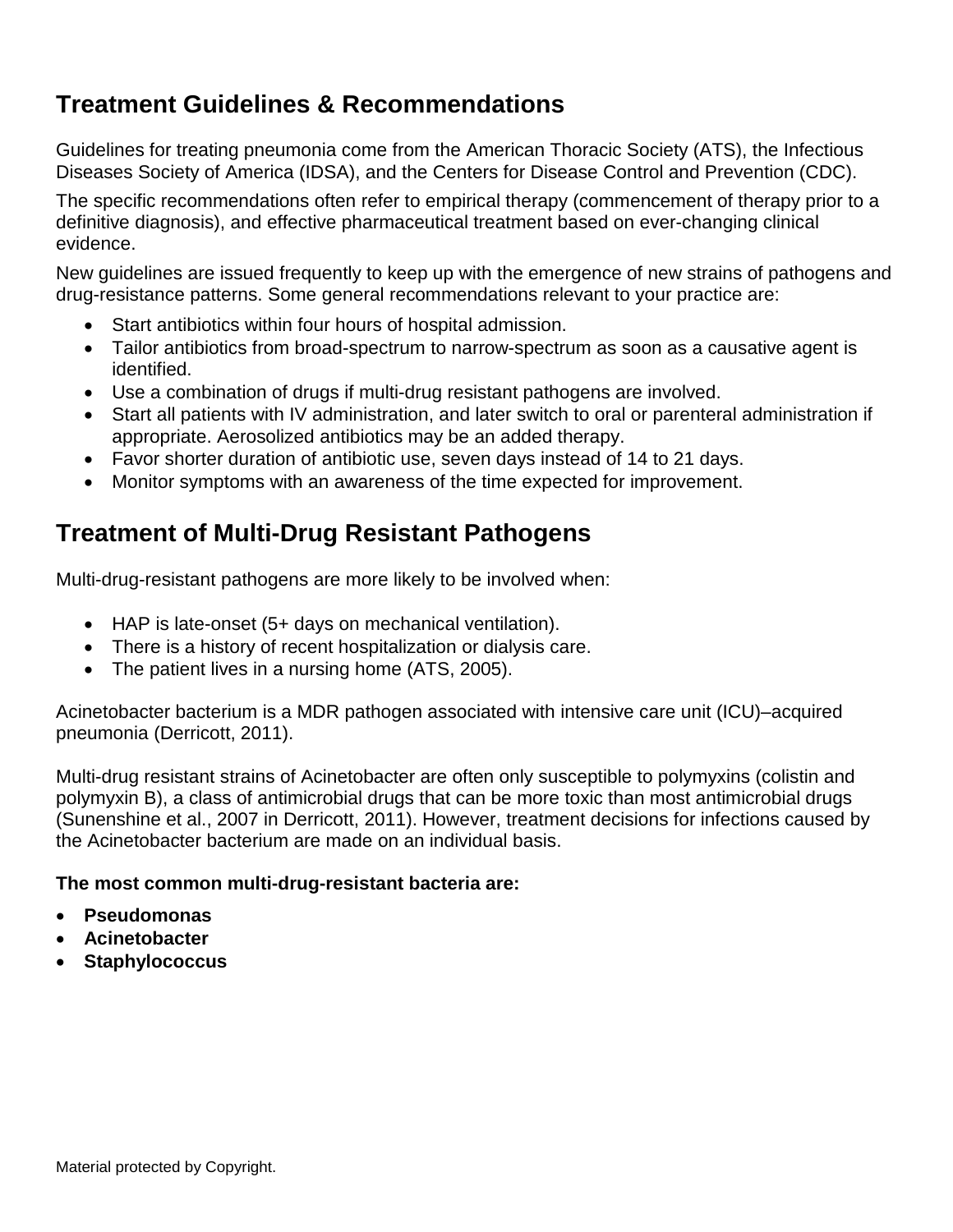## **Nursing Assessments**

When making assessments your primary tools will be observation, auscultation, and palpation.

What to look for:

- Fluctuations in pulse oximetry and/or ABGs
- Cyanosis
- Changes in respiratory rate or depth
- Asymmetry of lung expansion
- Intercostal retractions and use of accessory muscles
- Nasal flaring
- New or change in coughing pattern
- Changes in quality or quantity of sputum
- Body temperature of more than two degrees above patient's baseline
- Tachycardia
- New or change in pleuritic chest pain
- Deterioration in functional ability
- Cognitive decline

### **Nursing Assessments**

What to listen for:

- Rales (crackles)
- Wheezes (whistles)
- Rhonchi (snoring sounds)

What to feel for:

• Changes in fremitus (chest wall vibrations created when the patient speaks a repetitive phrase)

Nursing clinicians no longer consider percussion to be generally useful (Pruitt & Jacobs, 2005).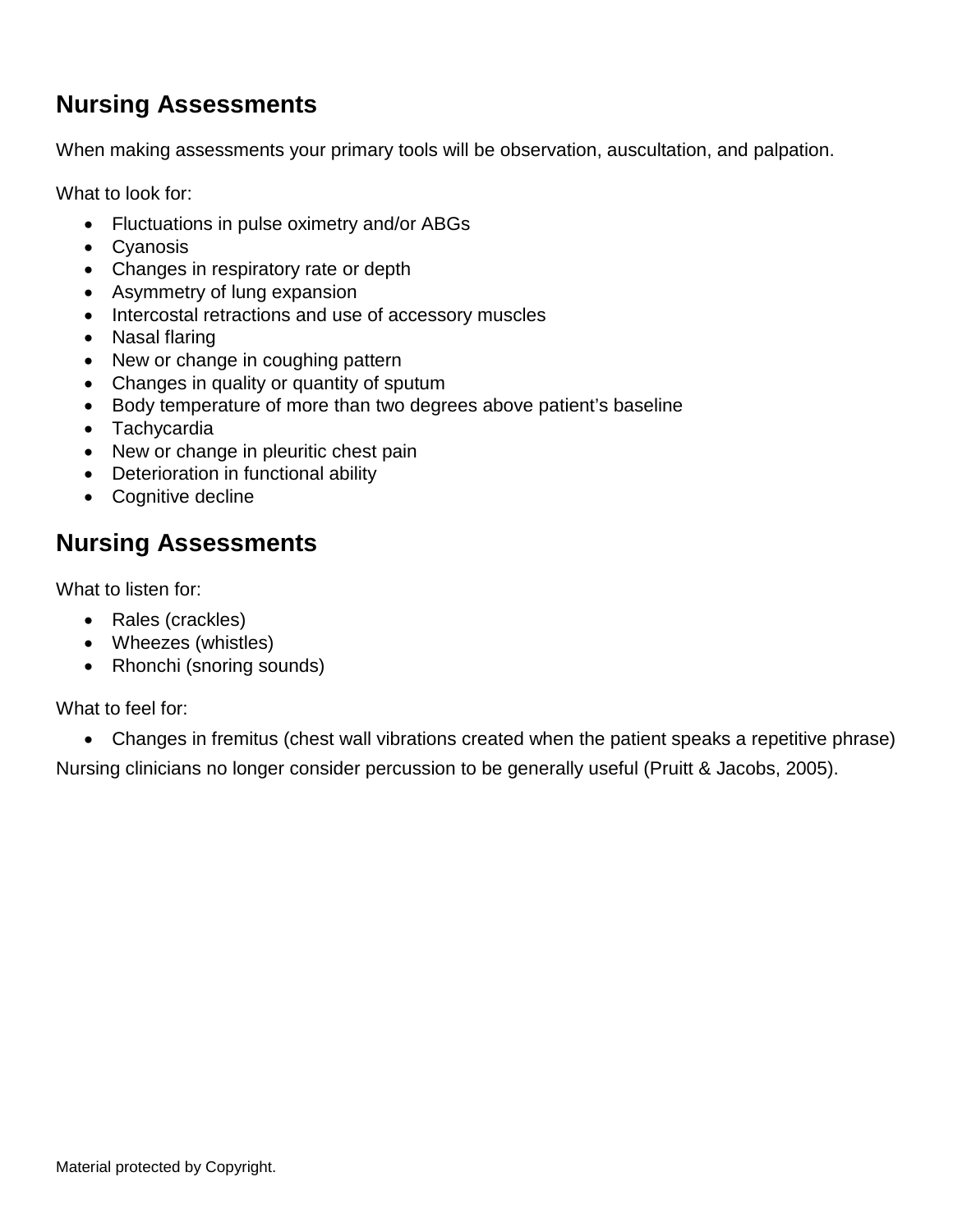## **Nursing Care Objectives**

Of paramount importance for patients with bacterial pneumonia is the timely start of antibiotics. The administration of antivirals within the first few days of certain kinds of viral pneumonia is also important for some patients. The aim may be to reduce the severity of an individual case or to diminish viral shedding within a facility where the patient is located. However, care for most patients with viral pneumonia is supportive, not pharmacological. Nursing care objectives relevant to all pneumonia patients are:

- Provide respiratory support
- Prevent the spread of infectious agents
- Maintain hydration
- Relieve pain and fever
- Facilitate laboratory and diagnostic testing
- Monitor for expected improvements
- Structure progressive mobilization and ambulation
- Take preventive measures against HAP or VAP
- Monitor for complications

### **Nursing Care**

Provide respiratory support through oxygenation and airway clearance. Deliver oxygen to your patients with the beds elevated to 45 degrees. Use a nasal cannula, Venturi mask or re-breather mask, depending on the oxygen volume needed.

Patients who need short-term (less than a day) ventilatory assistance may use non-invasive positive pressure ventilation (NPPV) delivered with a mask (Pruit & Jacobs, 2006).

Patients that require mechanical ventilation are those whose hypoxemia is not relieved by oxygen therapy alone or who have respiratory failure.

#### **Infection Control Alert**

Almost all hospitalized pneumonia patients are placed under droplet, contact and airborne precautions, except for those with Legionnaire's disease (Nursing Spectrum, 2006).

### **Nursing Care**

Nurse the patient in a semi (45 degree angle) or high (90 degree angle) fowler's position with the head of the bed elevated to promote postural drainage. Keep the patient's airways clear by thinning secretions with adequate hydration and possibly humidification. Change position frequently to promote lung expansion.

Unless your patient is intubated and suctioned routinely, you will have to facilitate coughing to clear out secretions. Prior to this event ensure that the patient receives any needed analgesic. Position your patient in high Fowler's or a standing position. Use pillows for splinting or physically assist the cough with your hands around the diaphragm.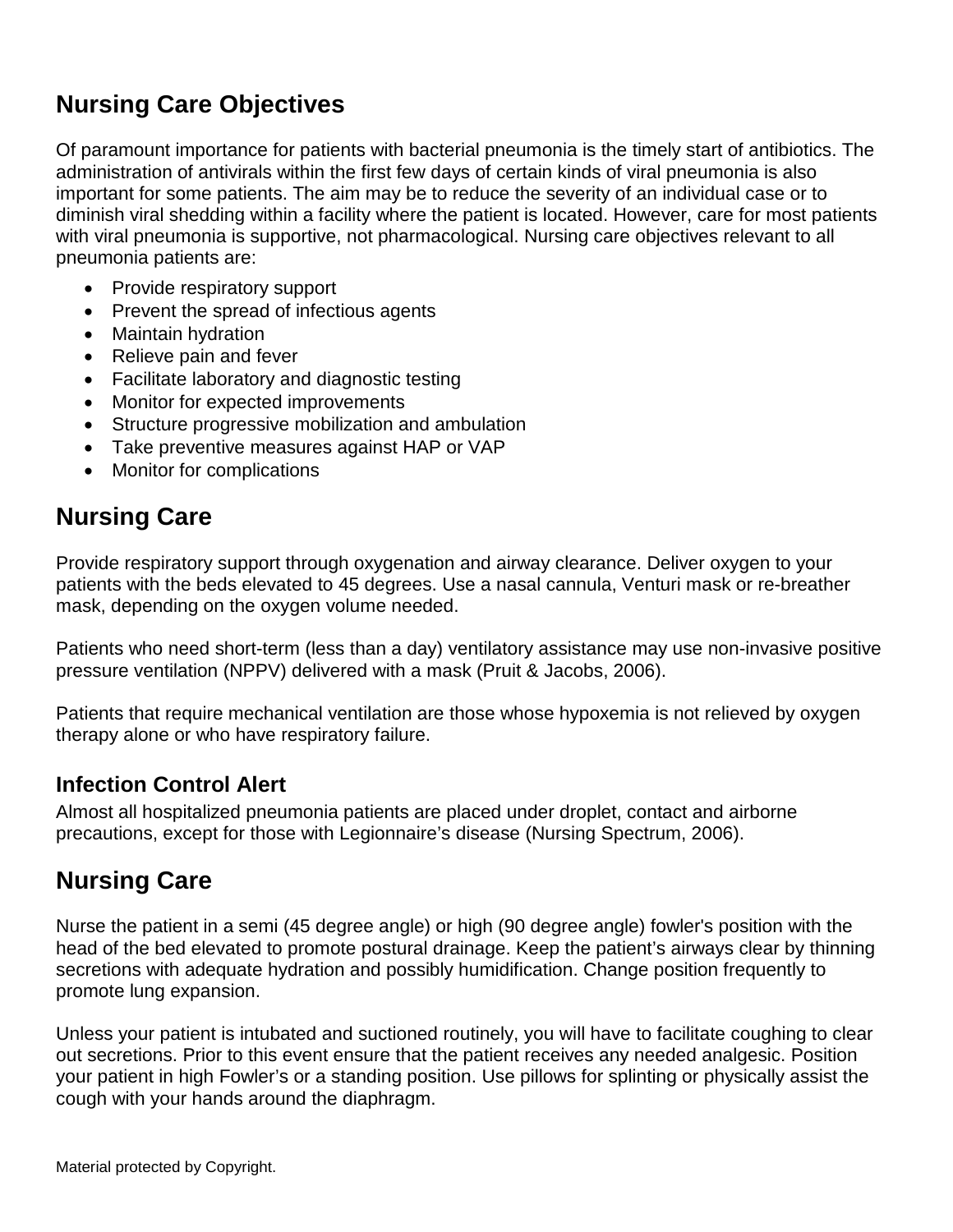Ask your patient to breathe deeply a few times before coughing. Patients with COPD may use a "huff" cough in which a few breaths taken with less than a full inspiration precede the cough (Pruitt & Jacobs, 2005).

Note that postural drainage with percussion, known as "Chest PT," is a controversial practice and may be harmful to some patients (Pruitt, 2005).

The huff cough uses a series of several mini- coughs to loosen and dislodge phlegm. This technique produces a soft exhalation sound like the word "huff." As the Huff Cough is produced, phlegm is dislodged and can be expectorated.

## **Preventing Hospital Acquired Pneumonia (HAP)**

Aside from infection control measures, other ways to prevent HAP are to minimize the risk of aspiration and to install evidence-based measures for ventilator acquired pneumonia (VAP) reduction.

Two medical practices aimed at minimizing aspiration include:

- Nutritional feeding through a post-pyloric opening that bypasses the possibility of regurgitation.
- Decontamination of the digestive tract with oral antibiotics (ATS, 2005).

Additional measures you can use routinely are:

- Keep patients sitting up for at least 30 to 60 minutes after meals to avoid regurgitation.
- Ensure that meticulous oral hygiene is done twice a day to lower the bacterial count in saliva.
- Keep patients hydrated to help liquefy secretions.

### **Reducing Ventilator Assisted Pneumonia (VAP)**

The best way to stop VAP is to avoid intubation. There are times that this is unavoidable.

Intubation raises the risk of VAP in three ways:

- Giving bacteria a direct entry into the lungs by passing through the oropharangeal area.
- Interfering with the normal defenses against aspiration by keeping the epiglottis open and dismantling the cough reflex.
- Providing a reservoir for pathogens, a biofilm that forms around the tube.

Protect your patients on mechanical ventilation by:

- Elevating the head of the bed at a 30 to 45 degree angle & repositioning the patient frequently.
- Avoiding the routine use of normal saline lavages when suctioning.
- Being vigilant about managing ventilator circuitry and ensuring that circuitry condensation doesn't inadvertently enter the patient's airway.
- Ensuring proper endotracheal tube cuff pressure (between 20 and 30).
- Ventilator Care Bundling (VCB) is a group of four evidence-based procedures, which when clustered together and implemented as an 'all or nothing' strategy, may result in substantial clinical outcome improvement.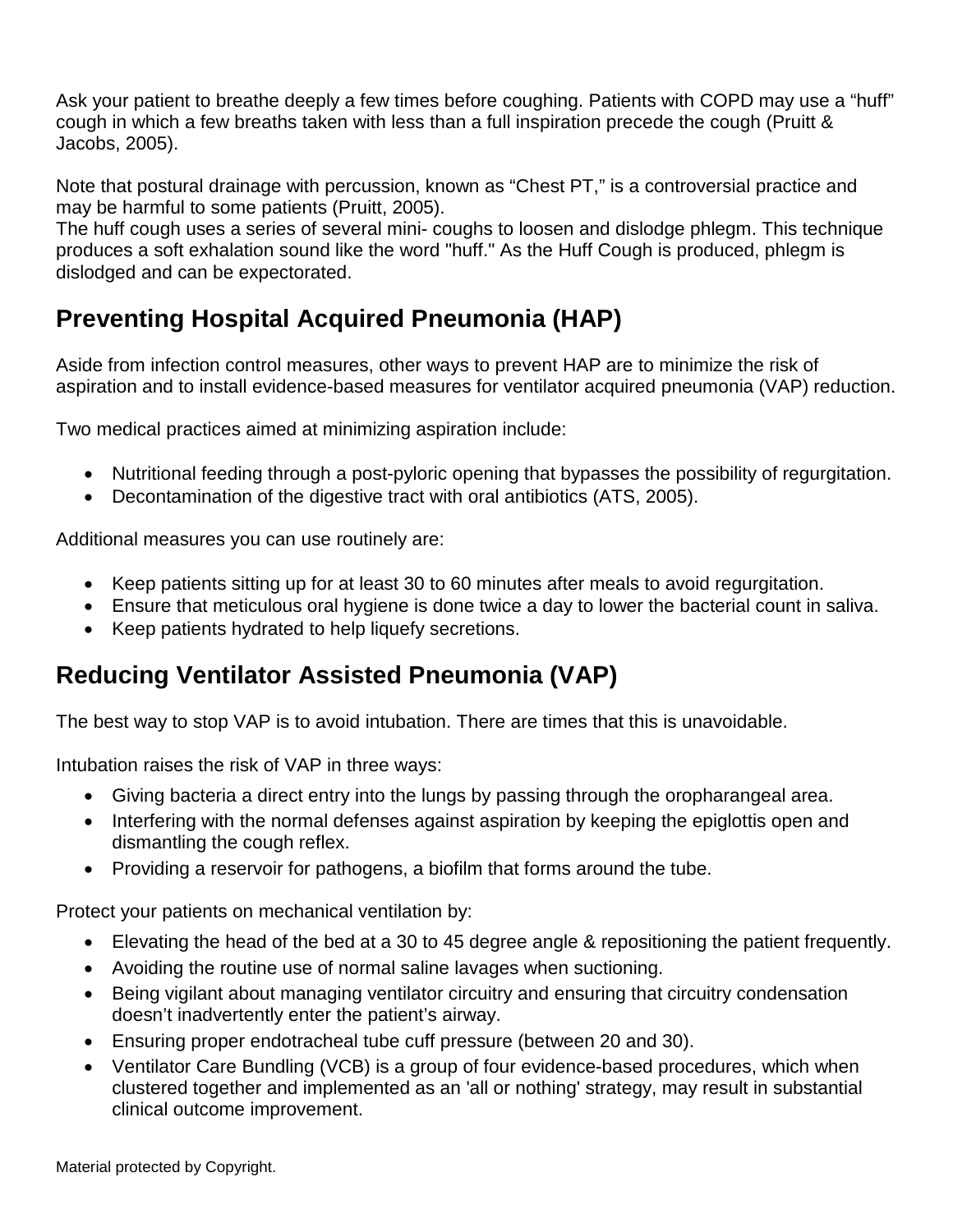Ventilated patients should receive meticulous oral care every 12 hours to minimize the risk of acquiring VAP.

# **Reducing Ventilator Assisted Pneumonia (VAP)**

In addition to these practices, medical decisions aimed at reducing risk of VAP are:

- The use of an orotracheal tube instead of a nasotracheal tube to bypass nasal and sinus contamination.
- The use of a continuous suctioning endotracheal tube to prevent accumulation of subglottic secretions.
- The choice of sucralfate (Carafate) instead of H2-anatagonists for preventing stress ulcers.
- The growth of certain bacteria in the stomach increases when gastric acidity is reduced but medicine that lowers acidity also prevents GI bleeding. Both factors are considered when a drug is chosen to prevent stress ulcers.
- Limitation of sedation and paralytic agents that depress coughing.
- Daily withdrawal of sedation to assess patient readiness for weaning off mechanical ventilation.
- Modification of quantity and type of an enteral feeding diet.

### **Prognosis**

Prognosis depends on both pathogen and patient. Recovery does not always proceed in a linear fashion.

Uncomplicated viral pneumonia generally resolves with supportive care in a few weeks. Particularly virulent influenzas and advanced age will extend the recovery time (Buckley & Schub, 2011).

Most patients with bacterial pneumonia show some response to antibiotics within 12 to 48 hours (Grose & Schub, 2011). However, seriously ill patients may require three to six days to become afebrile.

Mycoplasmal pneumonia usually subsides after a few weeks, although cough symptoms may linger for up to six weeks.

Fungal pneumonia is more difficult to manage, because of the immunocompromized status of the patient.

## **Signs of Improvement**

Improvement is demonstrated by:

- Normalization of vital signs, particularly a lowering of fever.
- Arterial blood gases showing improved oxygenation.
- Laboratory values showing a normalized WBC count.
- Decreased bacterial growth in cultures.

Although your patient's clinical symptoms may improve within the first week, don't expect to see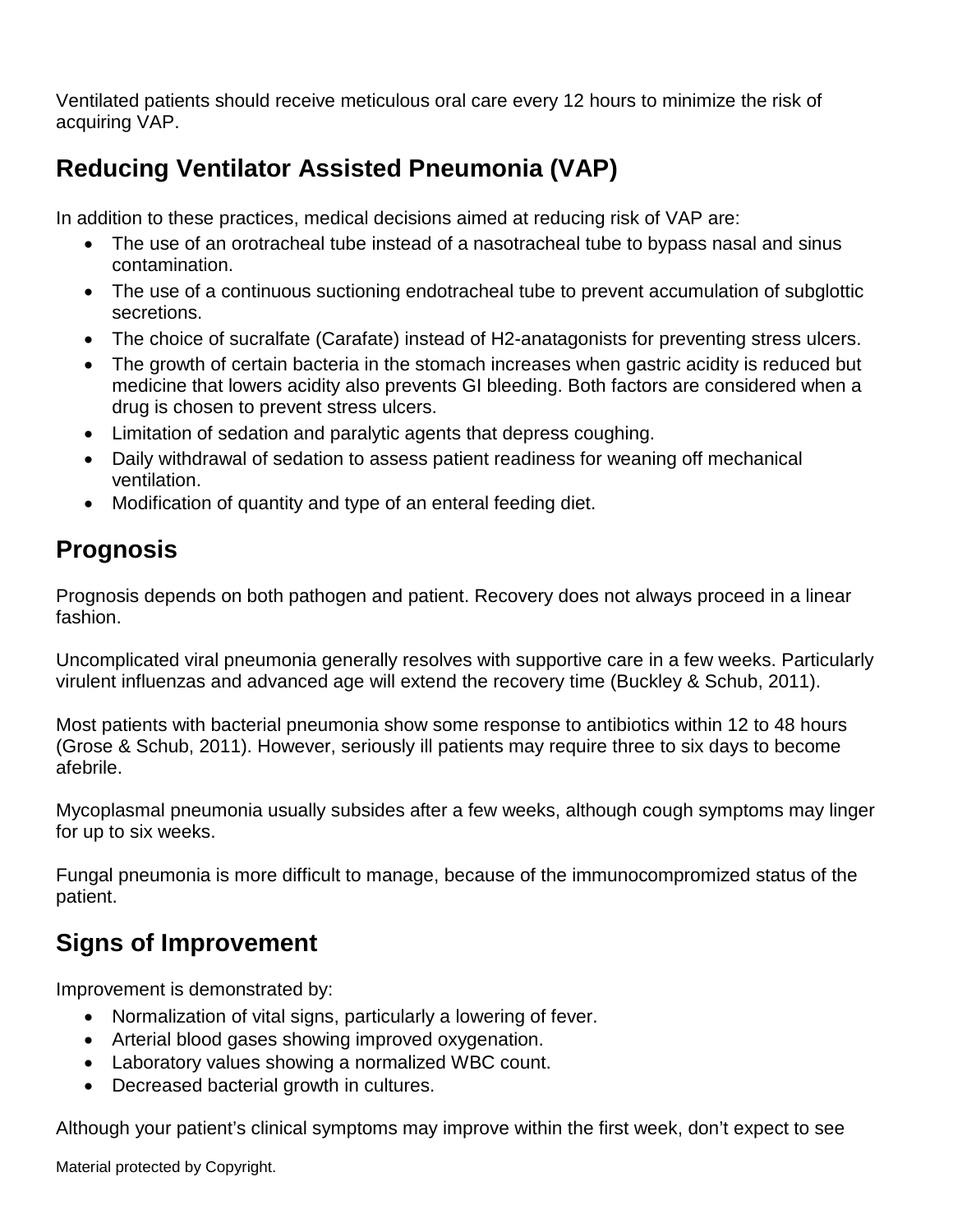resolution of the pneumonia on x-ray for several weeks, as infiltrates are re-absorbed slowly.

Hospitalized pneumonia patients are discharged when they show clinical improvement and are medically stable.

### **Complications**

There are many reasons why some patients do not recover from pneumonia as expected:

- Pre-existing vulnerabilities:
	- Age extremes.
	- Underlying chronic diseases.
	- Immune suppression.
- Asthma: Many asthmatics harbor chronic infections.
- Extreme severity of pneumonia, for example: multilobar involvement.
- Wrong diagnosis or misidentified pathogen.
- Inadequate drug treatment.
- Drug-resistant pathogen(s) involved.

Complications may include:

- Adverse drug reaction
- Superinfections
- Occult infections
- Bacteremia
- Systemic Inflammatory Response Syndrome (SIRS)
- Empyema (accumulation of pus in the pleural space)
- Lung abscess
- Pneumothorax
- Pleural effusion
- Acute Respiratory Distress Syndrome (ARDS)
- Respiratory failure
- Cardiovascular events
- Arrhythmias
- Endocarditis
- Meningitis
- Otitis media
- Clostridium difficile colitis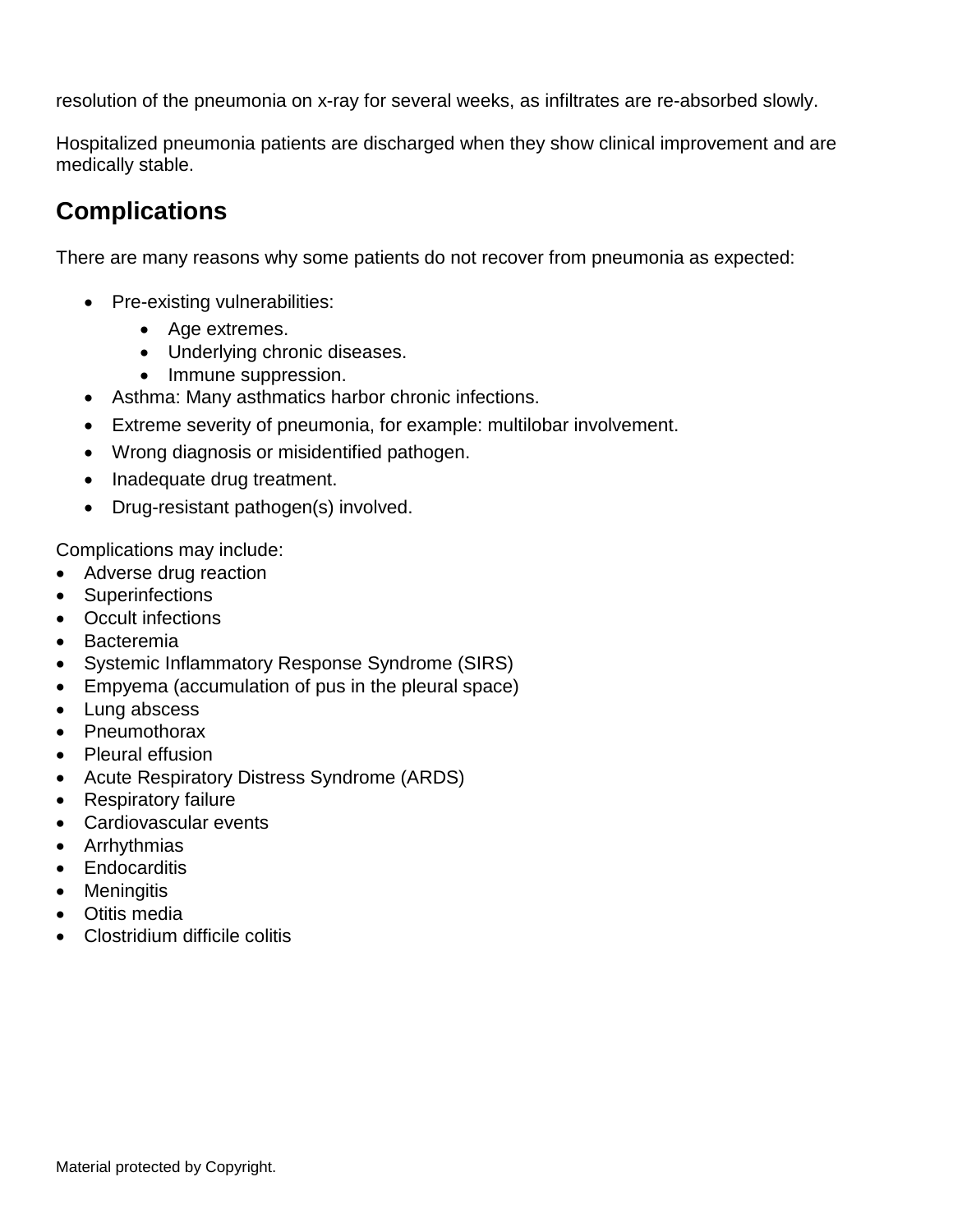# **Prevention**

Pneumonia is best prevented through vaccines:

- Pneumococcal conjugate vaccine for young children and Pneumococcal polysaccharide vaccine for vulnerable groups. Pneumococcal pneumonia, caused by Streptococcus pneumonia, can sometimes be prevented with this vaccine. Vaccination is recommended for people at high risk, such as those older than 65 and younger adults who have lung or heart disease, a weakened immune system, or diabetes or who have had their spleen removed. The protection from vaccination may last a lifetime, although it is recommended that people at highest risk be revaccinated after 5 years. Although temporary soreness at the site of injection is common, only 1% of people develop a fever and muscle pain after vaccination. Even fewer people have a severe allergic reaction. Pregnant women should not receive this vaccine. The Pneumococcal conjugate vaccine is also given to children younger than 2 years old.
- Haemophilus influenzae type b vaccine: Offers protection against pneumonia caused by Haemophilus influenzae type b strain. This vaccine is recommended for all children to prevent pneumonia as well as other infections caused by this organism. The vaccine is given in two or three doses—at ages 2 months, 4 months and sometimes 6 months.
- Influenza vaccine: Annual influenza vaccinations are recommended for health care workers, older people, and people with chronic medical conditions. Some experts recommend vaccination for all people if enough vaccine is available. Vaccination should take place every year during the fall (September through November), so that levels of antibodies will be highest during the peak influenza months—November through March. A different vaccine is introduced every year based on predictions of which strains are most likely to cause influenza.
- Varicella vaccine: Pneumonia caused by this virus is very rare. One dose of the vaccine is given between ages 12 and 15 months of age and another between ages 4 and 6 years. Children between 6 and 12 years who have not already received the vaccine should be vaccinated, unless testing indicates a natural immunity from a previous infection. Vaccination without testing is acceptable, because vaccination appears to be safe even if a person has had chickenpox. In people 13 years and older, the vaccine should be given only if testing does not indicate natural immunity. For these people, two doses are given 4 to 8 weeks apart.

### **Conclusion**

Caring for pneumonia patients will always be a part of nursing. Many end-stage disease processes in the elderly culminate in pneumonia. However, constitutional vulnerability and exposure to pathogenic agents put even the young at risk. This makes public health recommendations for immunization important.

Updated guidelines on management of pneumonia are issued to address new and mutating pathogens. Keep current with these changes.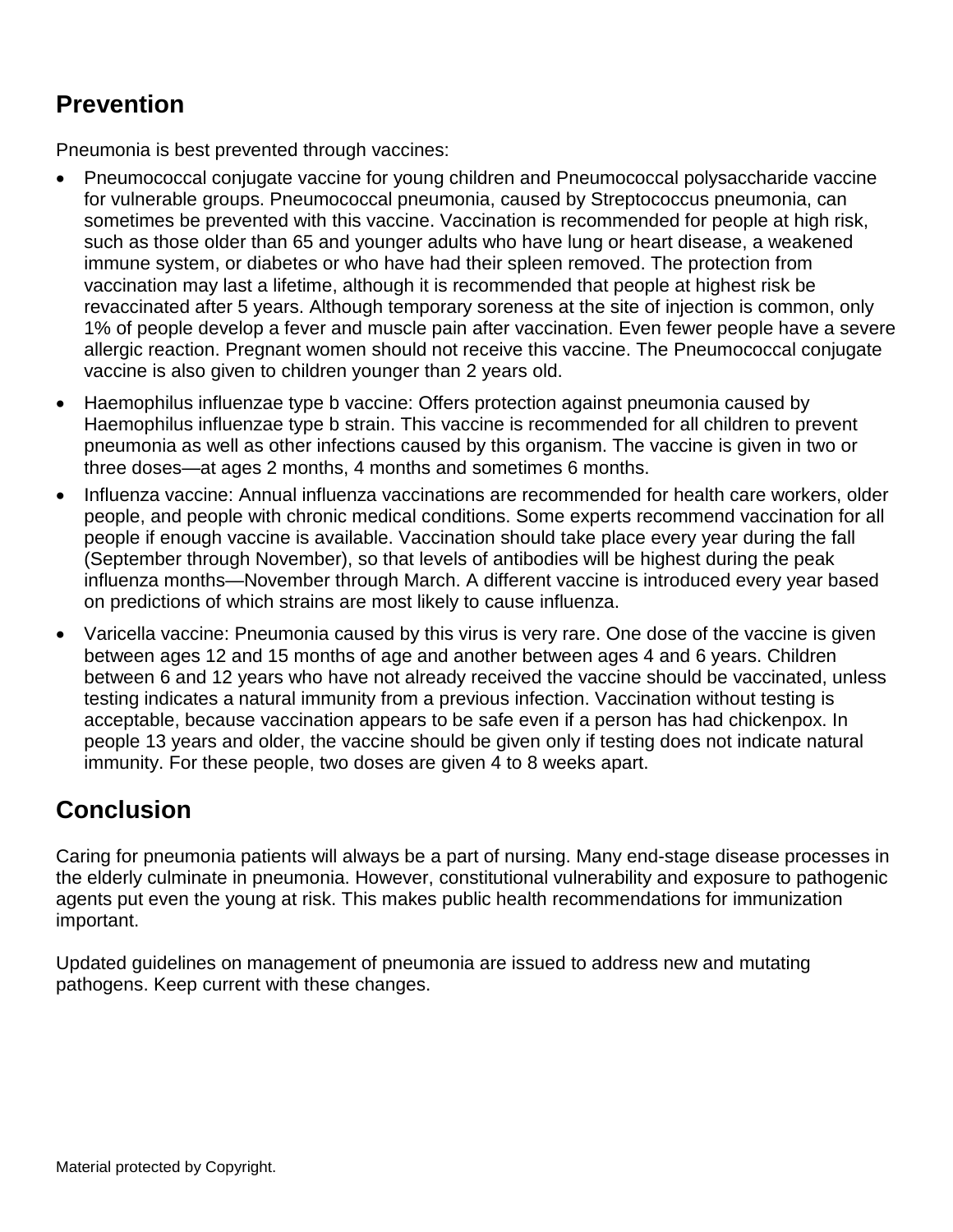### **References**

Adis Data Information (2011). Early Intervention With Empirical Antibacterials Is Essential In The Treatment of Ventilator-Associated Pneumonia. Drugs (2010), 70 (15), 1927-1944.

American Lung Association (ALA). (2012). Pneumonia fact sheet. Retrieved February 14, 2006, July 1, 2009 & updated May 21, 2012 from: http://www.lung.org/lung-disease/influenza/in-depthresources/pneumonia-fact-sheet.html

American Thoracic Society and the Infectious Diseases Society of America (ATS). (2005). Guidelines for the management of adults with hospital-acquired, ventilator-associated, and healthcare-associated pneumonia. American Journal of Respiratory Critical Care Medicine, 171: 388-416.

Barclay, L. & Vega, C. (2006). American Thoracic Society updates guidelines on hospital-acquired pneumonia. CME activity. Medscape Medical News. Retrieved February 21, 2006, from http://www.medscape.com.

Buckley, L. & Schub, T. (2012). Quick Lesson About Viral Pneumonia, Cinahl Information Systems.

Bradley, S. (2005). Staphylococcus aureus pneumonia: Emergence of MRSA in the community. Seminars in Respiratory and Critical Care Medicine, 26(6): 643-649.

Centers for Disease Control & Prevention (CDC) (2011). Patient Facts: Learn More about Legionnaires' disease. Legionellosis Resource Site. Retrieved May 22, 2012 from: http://www.cdc.gov/legionella/patient\_facts.htm

Derricott, B. (2011). Multi-Drug Resistant Organisms (MDROs). Wild Iris Medical Education.

Driver, C. (2012). Pneumonia Part I:Pathology, Presentation & Prevention. British Journal of Nursing, 21 (2), 103-106.

Grose, S. & Schub, E. (2011). Quick Lesson About Bacterial Pneumonia. Cinahl Information Systems.

Lawrence, P. & Fulbrook, P. (2011).The ventilator care bundle and its impact on ventilator-associated pneumonia: a review of the evidence. Nursing Critical Care, 16(5), 222-34.

Lippincott Williams & Wilkins. (2008). Nursing 2008 Drug Handbook. Philadelphia: Wolters Kluwer Company.

Merck & Company (2006 & 2009). Pneumonia. Section 6, Chapter 73. The Merck Manual of Diagnosis and Therapy, 17th Edition. Retrieved February 14, 2006, from [http://www.merck.com.](http://www.merck.com/)

Nursing Spectrum. (2006). New infection control guidelines to focus on drug-resistant bacteria. Nurse News E-zine. Retrieved February 20, 2006, from http://nsweb.nursingspectrum.com.

Pagana, K. & Pagana, T. (2005). Mosby's Diagnostic and Laboratory Test Reference. St. Louis, Missouri: Elsevier Mosby.